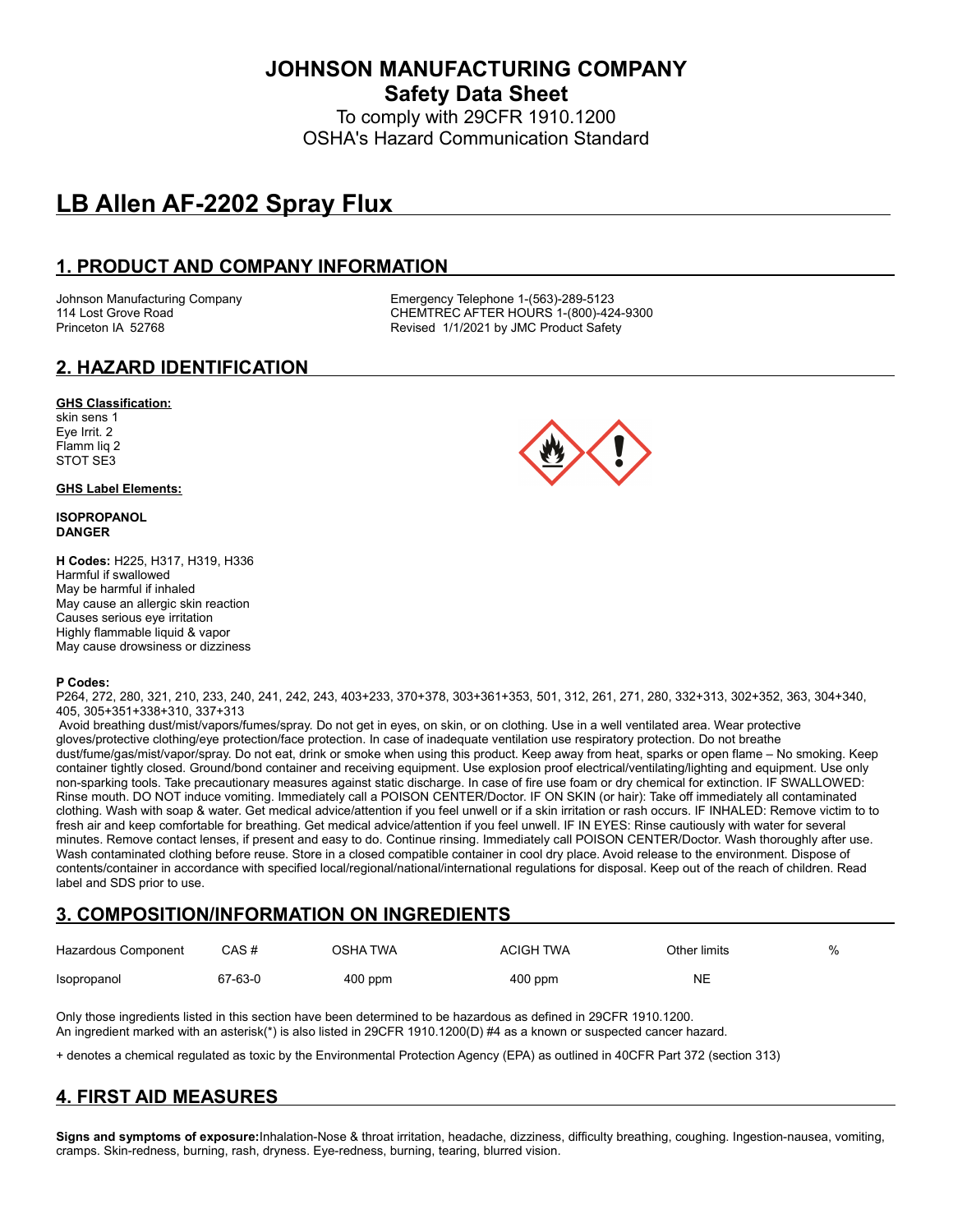**Medical conditions aggravated by exposure:** Skin, kidney and respiratory conditions. **Emergency first aid procedures:**

Skin: Flush with water immediately - Seek medical attention if necessary

Eyes: Flush with water for 15 minutes - Seek medical attention

 Ingestion: DO NOT induce vomiting, drink large amounts of water - seek medical attention. Never give anything by mouth to an unconscious person Inhalation: Remove to fresh air. Support respiration if required - Seek medical attention

# **5. FIREFIGHTING MEASURES**

**Extinguishing media**: dry chemical. **Special fire fighting procedures**: use self sustaining respiratory suit. **Unusual Fire and Explosion Hazards**: May release carbon monoxide, carbon dioxide.

# **6. ACCIDENTAL RELEASE MEASURES**

**Methods and materials**: Flush into chemical sewer or soak up with a suitable absorbent. Wear adequate protection as described in section 8. **Environmental Precautions:** Avoid release to the environment. Collect spillage.

# **7. HANDLING & STORAGE**

Wash thoroughly after use. Wash contaminated clothing before reuse. Store in a closed corrosive resistant container, with corrosive resistant liner, in cool dry place. Keep out of the reach of children. Read label and SDS prior to use.

# **8. EXPOSURE CONTROLS/PERSONAL PROTECTION**

**Occupational Exposure Limit Values:** See section 3. Respiratory Protection (type): Organic Vapor mask required for fumes above TWA. Ventilation: Local Exhaust preferred Special: NE Mechanical: OK Other: NE Protective Gloves: plastic or rubber Eye Protection: Goggles or face shield Other Protective Clothing or Equipment: as required to avoid contact. Work/Hygienic Practices: Wash after use. Follow good industrial hygienic practices.

# **9. PHYSICAL AND CHEMICAL PROPERTIES**

Boiling Point: 78 C Specific Gravity: 0.8 Vapor Pressure (mm Hg): NE Melting Point: NE<br>Vapor Density: 2.1 Mexicon Bate: Evaporation Rate: 1.6 (butyl acetate=1) Solubility in water: negligible pH: NE<br>
Flash Point: 61 F (TOC) Flamma Flammable Limits: lel: 4.3% uel: 19% Appearance and odor: Clear Liquid, alcohol odor.

# **10. STABILITY AND REACTIVITY**

**Stability** : STABLE Conditions to avoid : none

**Incompatibility (materials to avoid)**: strong bases & acids, oxidizers, sulfides, halogens. **Hazardous Decomposition or Byproducts (incomplete combustion)**: May release carbon monoxide, carbon dioxide. **Hazardous Polymerization**: WILL NOT OCCUR Conditions to avoid: none **11. TOXICOLOGICAL INFORMATION** 

**Routes of entry:** Inhalation: yes Skin: no Ingestion: yes

**Health Hazards (acute and chronic):** Contact with material, mist or fumes may cause skin, eye and respiratory tract irritation. Ingestion may cause digestive tract irritation. Dense vapor concentrations may present asphyxiation hazard. Excessive inhalation and ingestion may result in eye effects. Gross inhalation and ingestion may be toxic and can result in death. May be mutagenic in lab animals. Chronic exposures can result in liver, nervous and respiratory system effects. Studies show that potential health risks may vary by individual. Always minimize exposure as a precaution.

**Carcinogenicity:** not determined NPT? no IARC Monographs? no

# **12. ECOLOGICAL INFORMATION**

**Bio-accumulative Potential: NE PBT & vPvB Assessment:** NE **Other Adverse Effects:** NE

**Toxicity: NE**<br> **Bio-accumulative Potential: NE**<br> **Persistence & Degradability: NE**<br> **Mobility in Soil: NE**